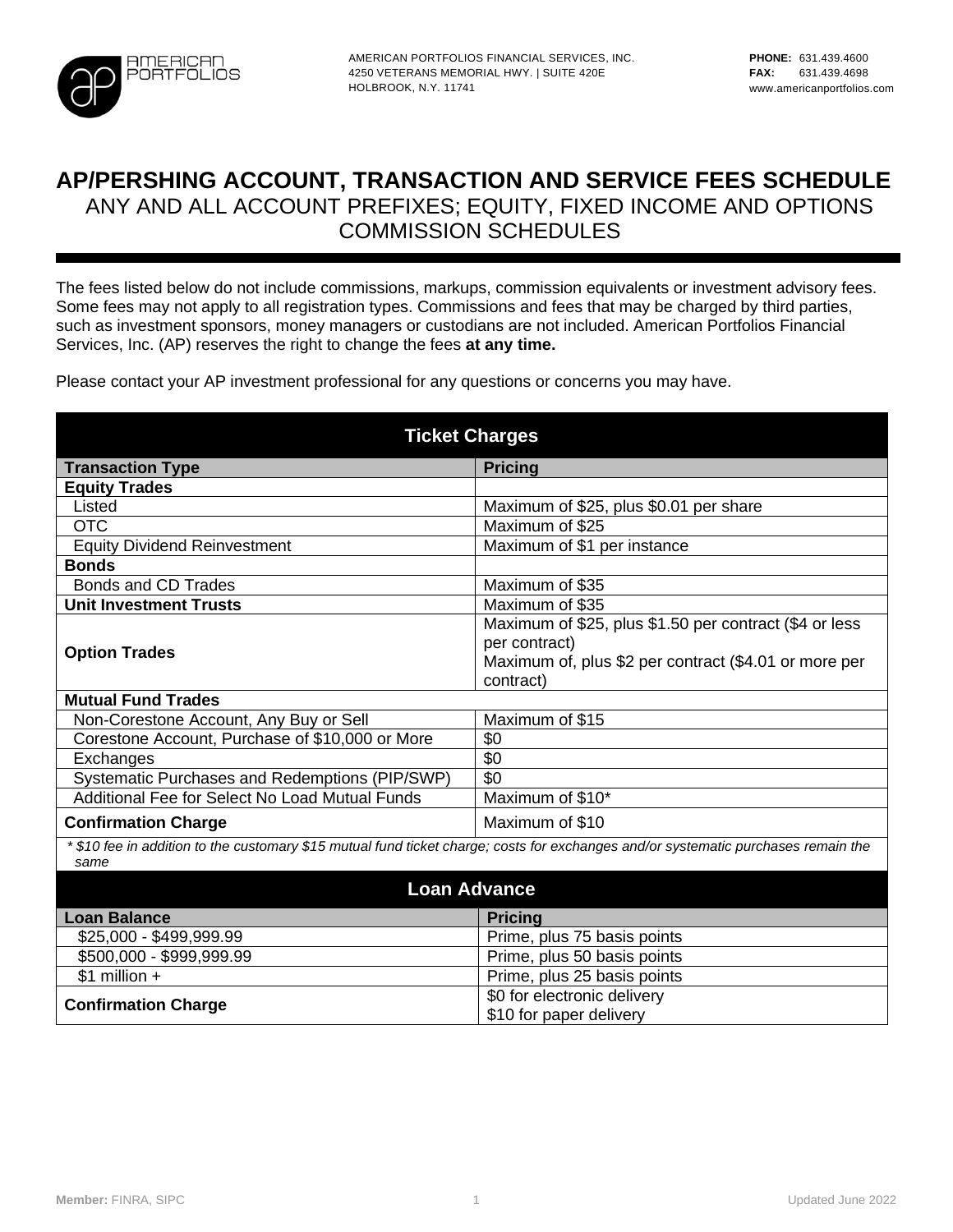

| <b>Retirement Accounts</b>                                                                                                                                                                                                                                                                                                                                                                                                                                                                                                                     |                                                     |  |  |
|------------------------------------------------------------------------------------------------------------------------------------------------------------------------------------------------------------------------------------------------------------------------------------------------------------------------------------------------------------------------------------------------------------------------------------------------------------------------------------------------------------------------------------------------|-----------------------------------------------------|--|--|
| <b>Annual Custodial Maintenance Fees</b>                                                                                                                                                                                                                                                                                                                                                                                                                                                                                                       |                                                     |  |  |
| IRA, ROTH IRA, Coverdell Education, 5305 SEP                                                                                                                                                                                                                                                                                                                                                                                                                                                                                                   | Maximum of \$40*                                    |  |  |
| Mutual Fund Only IRA/ROTH IRA/SEP IRA/Simple                                                                                                                                                                                                                                                                                                                                                                                                                                                                                                   | Maximum of \$10*                                    |  |  |
| SARSEP/Prototype SEP, SIMPLE IRA, QRP, MPP,<br>PSP, 401(k), Individual 401(k), 403(b)(7)                                                                                                                                                                                                                                                                                                                                                                                                                                                       | Maximum of \$75**                                   |  |  |
| <b>Traditional IRA to ROTH Conversion</b>                                                                                                                                                                                                                                                                                                                                                                                                                                                                                                      | \$0                                                 |  |  |
| Internal Transfer from Traditional IRA/ROTH IRA to<br>a Mutual Fund Only IRA                                                                                                                                                                                                                                                                                                                                                                                                                                                                   | Maximum of \$50                                     |  |  |
| <b>Termination Fees (All Retirement Accounts)</b>                                                                                                                                                                                                                                                                                                                                                                                                                                                                                              | $$150***$                                           |  |  |
| * Charged on or about the anniversary date of account establishment<br>** Charged during account establishment; account invoiced annually on anniversary date<br>*** Annual Custodial Maintenance fee to be charged in addition to termination fee                                                                                                                                                                                                                                                                                             |                                                     |  |  |
| <b>Limited Partnerships, Private Placements and Other Special</b>                                                                                                                                                                                                                                                                                                                                                                                                                                                                              |                                                     |  |  |
| <b>Products (Retail and Retirement Accounts)*</b>                                                                                                                                                                                                                                                                                                                                                                                                                                                                                              |                                                     |  |  |
| <b>Subscription Fee</b>                                                                                                                                                                                                                                                                                                                                                                                                                                                                                                                        | Maximum of \$50, per purchase                       |  |  |
| <b>Redemption Fee</b>                                                                                                                                                                                                                                                                                                                                                                                                                                                                                                                          | Maximum of \$50, per position                       |  |  |
| <b>Re-registration Fee</b>                                                                                                                                                                                                                                                                                                                                                                                                                                                                                                                     | Maximum of \$50, per position                       |  |  |
| <b>Registered Alternative Investment Annual Per</b><br>Maximum of \$35, per position<br><b>Position Service Fee</b>                                                                                                                                                                                                                                                                                                                                                                                                                            |                                                     |  |  |
| <b>Unregistered Alternative Investment Annual Per</b><br><b>Position Service Fee</b>                                                                                                                                                                                                                                                                                                                                                                                                                                                           | Maximum of \$125, per position                      |  |  |
| Document Review Fee to Determine Ability to<br><b>Custody</b>                                                                                                                                                                                                                                                                                                                                                                                                                                                                                  | Maximum of \$100, per review, regardless of outcome |  |  |
| IRS 990-T UBTI Tax Return Filing                                                                                                                                                                                                                                                                                                                                                                                                                                                                                                               | Maximum of \$200, per return filed                  |  |  |
| * For retirement accounts, these fees are in addition to the annual custodial maintenance fee                                                                                                                                                                                                                                                                                                                                                                                                                                                  |                                                     |  |  |
| <b>Account Access &amp; E-documents</b>                                                                                                                                                                                                                                                                                                                                                                                                                                                                                                        |                                                     |  |  |
| <b>NetXInvestor</b>                                                                                                                                                                                                                                                                                                                                                                                                                                                                                                                            | \$0                                                 |  |  |
| <b>Inactive Account Fees*</b>                                                                                                                                                                                                                                                                                                                                                                                                                                                                                                                  |                                                     |  |  |
| <b>Account Fee</b>                                                                                                                                                                                                                                                                                                                                                                                                                                                                                                                             | Maximum of \$55 per account, per year*              |  |  |
| <b>Accounts With Only Mutual Fund Positions</b>                                                                                                                                                                                                                                                                                                                                                                                                                                                                                                | No Inactivity Fee                                   |  |  |
| *Effective Calendar Year 2020, the activity charge will be assessed in March 2021 and every March thereafter. The inactivity fee<br>charge will be \$0 for accountholders who have electronic delivery of statements and trade confirmations through NetXInvestor; this<br>is for accountholders with accounts that only hold mutual fund positions. The PAJ office range is exempt. A charge of \$55 per<br>account will be assessed to accountholders with mixed positions and have paper delivery of statements and/or trade confirmations. |                                                     |  |  |
| <b>Margin Accounts</b>                                                                                                                                                                                                                                                                                                                                                                                                                                                                                                                         |                                                     |  |  |
| Margin* & COD** Extensions                                                                                                                                                                                                                                                                                                                                                                                                                                                                                                                     | \$10 per event                                      |  |  |
| <b>Margin Debit Interest</b>                                                                                                                                                                                                                                                                                                                                                                                                                                                                                                                   |                                                     |  |  |
| <b>Balances of:</b>                                                                                                                                                                                                                                                                                                                                                                                                                                                                                                                            |                                                     |  |  |
| $\overline{$0$}$ - \$9,999.99                                                                                                                                                                                                                                                                                                                                                                                                                                                                                                                  | PBLR, plus 2.75%***                                 |  |  |
| \$10,000 - \$29,999.99                                                                                                                                                                                                                                                                                                                                                                                                                                                                                                                         | PBLR, plus 2.00%***                                 |  |  |
| \$30,000 - \$49,999.99                                                                                                                                                                                                                                                                                                                                                                                                                                                                                                                         | PBLR, plus 1.50%***                                 |  |  |
| \$50,000 and more                                                                                                                                                                                                                                                                                                                                                                                                                                                                                                                              | PBLR, plus 0.75%***                                 |  |  |
| * Additional time that is requested to pay for a trade<br>** Additional time that is requested to deliver securities                                                                                                                                                                                                                                                                                                                                                                                                                           |                                                     |  |  |
| *** PBLR - Pershing Base Lending Rate                                                                                                                                                                                                                                                                                                                                                                                                                                                                                                          |                                                     |  |  |

# **Corporate Executive Services**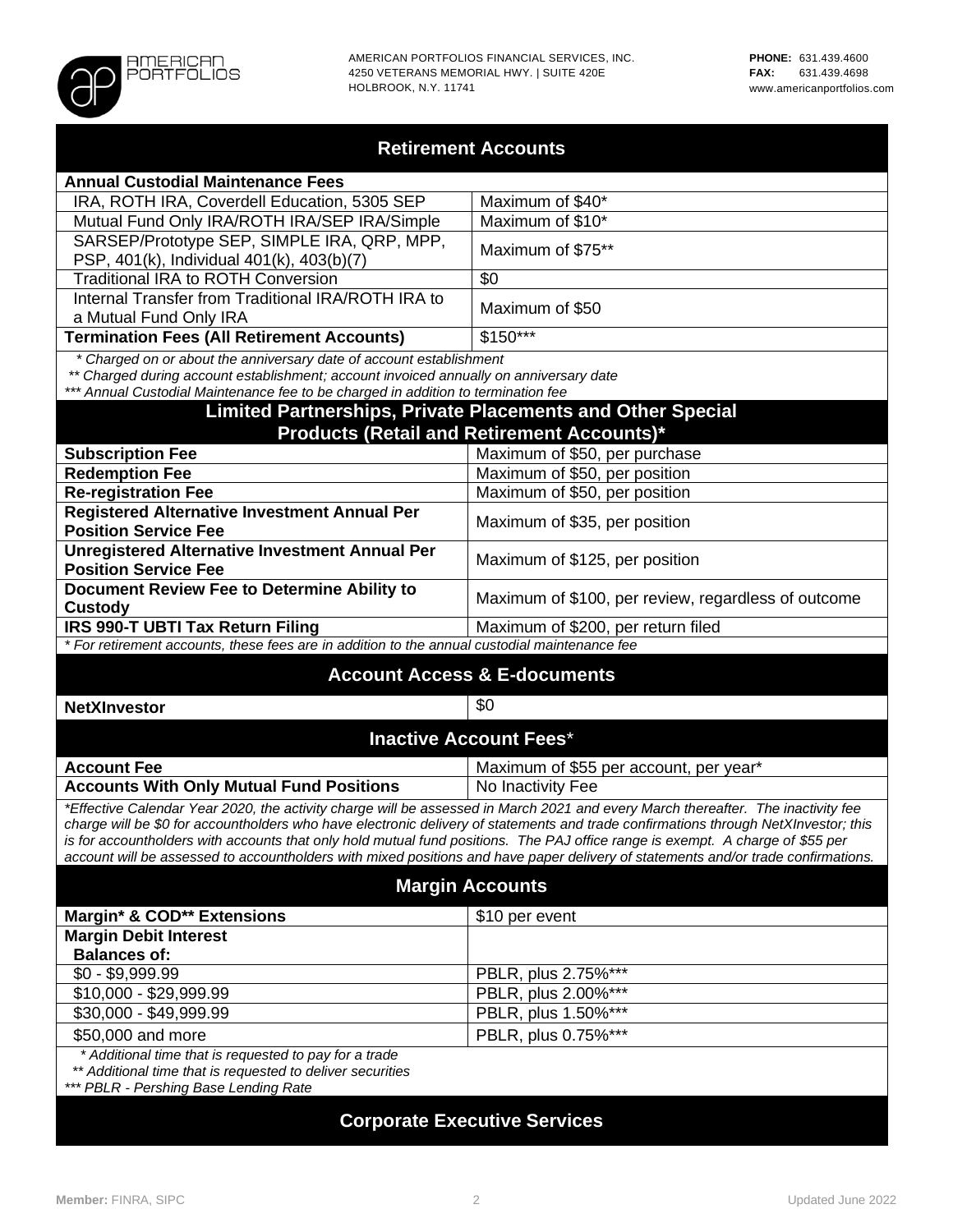

| <b>ESOP Transaction (Employee Stock Option</b>                                                            |                                                         |  |  |
|-----------------------------------------------------------------------------------------------------------|---------------------------------------------------------|--|--|
| Program)                                                                                                  | \$50 per event, plus applicable margin interest         |  |  |
| <b>Restricted/Control Stock Expanded Service</b>                                                          | \$40 per item                                           |  |  |
| <b>Restricted/Control Stock Full Service</b>                                                              | $$90$ per item                                          |  |  |
|                                                                                                           | <b>Account Service Fees</b>                             |  |  |
|                                                                                                           |                                                         |  |  |
| <b>Fed Funds Wires</b>                                                                                    |                                                         |  |  |
| (Same-day electronic transfer of cash from one bank to                                                    | \$25 per event                                          |  |  |
| another)                                                                                                  |                                                         |  |  |
| <b>ACH</b>                                                                                                |                                                         |  |  |
| (24-hour electronic transfer of cash from one bank to                                                     | \$0                                                     |  |  |
| another)                                                                                                  |                                                         |  |  |
| <b>Overnight Courier Fee</b>                                                                              | \$12 per event                                          |  |  |
| (Check request)                                                                                           | \$18 per event, Saturday delivery                       |  |  |
|                                                                                                           | \$25 per event, International                           |  |  |
| <b>DK Items</b>                                                                                           |                                                         |  |  |
| (Cash on delivery accounts (COD) in which the other                                                       | U.S. - \$10 per item, per day                           |  |  |
| side does not know (DK) the trade and delivers back<br>the security)                                      | Non-U.S. - \$10 per item, per day                       |  |  |
| Foreign Receive & Deliver (Trade) Fees                                                                    |                                                         |  |  |
| (Applies to processing of transfer in or out of securities                                                | \$75                                                    |  |  |
| from overseas)                                                                                            | \$50 for Euroclear securities                           |  |  |
| <b>Foreign Security Safekeeping</b>                                                                       |                                                         |  |  |
| (Storing securities in a protected area)                                                                  | \$5 per account position, per month                     |  |  |
| <b>Reorganization Items - Voluntary</b>                                                                   |                                                         |  |  |
| (Company announcements of optional dividends,                                                             | \$20 per item                                           |  |  |
| tender offers)                                                                                            |                                                         |  |  |
| <b>Customer Name Safekeeping</b>                                                                          |                                                         |  |  |
| (Storing securities in a protected area)                                                                  | \$2 per account position, per month                     |  |  |
| Non-U.S. ("Foreign") Account Fee-Effective April                                                          |                                                         |  |  |
| 1,2020                                                                                                    |                                                         |  |  |
| (All accounts with a tax residence other than in the                                                      |                                                         |  |  |
| U.S. or Puerto Rico ("Foreign") that maintain a                                                           | \$50 per account, per year                              |  |  |
| position, balance or had a Form 1042-S reportable                                                         |                                                         |  |  |
| transaction during the calendar year, accountholders                                                      |                                                         |  |  |
| will be subject to the annual fee)                                                                        |                                                         |  |  |
| <b>Puerto Rico Tax Reporting Fee-Effective April 1,</b>                                                   |                                                         |  |  |
| 2020                                                                                                      |                                                         |  |  |
| (All accounts with a Puerto Rico tax residence where                                                      |                                                         |  |  |
| Puerto Rico tax reporting is required will be subject to                                                  | \$50 per account, per year                              |  |  |
| an annual Puerto Rico Tax Reporting Fee; in addition,<br>any accountholder with a U.S. account that has a |                                                         |  |  |
| Puerto Rico tax reporting requirement (Form 480.6) will                                                   |                                                         |  |  |
| be subject to the annual Puerto Rico Tax Reporting                                                        |                                                         |  |  |
| fee)                                                                                                      |                                                         |  |  |
| Short Interest Fees-Effective May 1, 2021                                                                 | Varies depending upon length of time between the        |  |  |
| (Selling restricted securities prior to clean shares being                                                | sale of restricted securities and when clean shares are |  |  |
| brought into the account.)                                                                                | brought into the account.                               |  |  |
| Statement Charge-Effective Jan. 1, 2021                                                                   |                                                         |  |  |
| (There is a \$0 charge for electronic delivery of                                                         |                                                         |  |  |
| statements, and a \$2 per paper statement charge; the                                                     | \$0 for electronic delivery                             |  |  |
| charge will be illustrated as "Paper Surcharge                                                            | \$2 for paper delivery                                  |  |  |
| Statement" on month-end statements for March, June,                                                       |                                                         |  |  |
| September and December)                                                                                   |                                                         |  |  |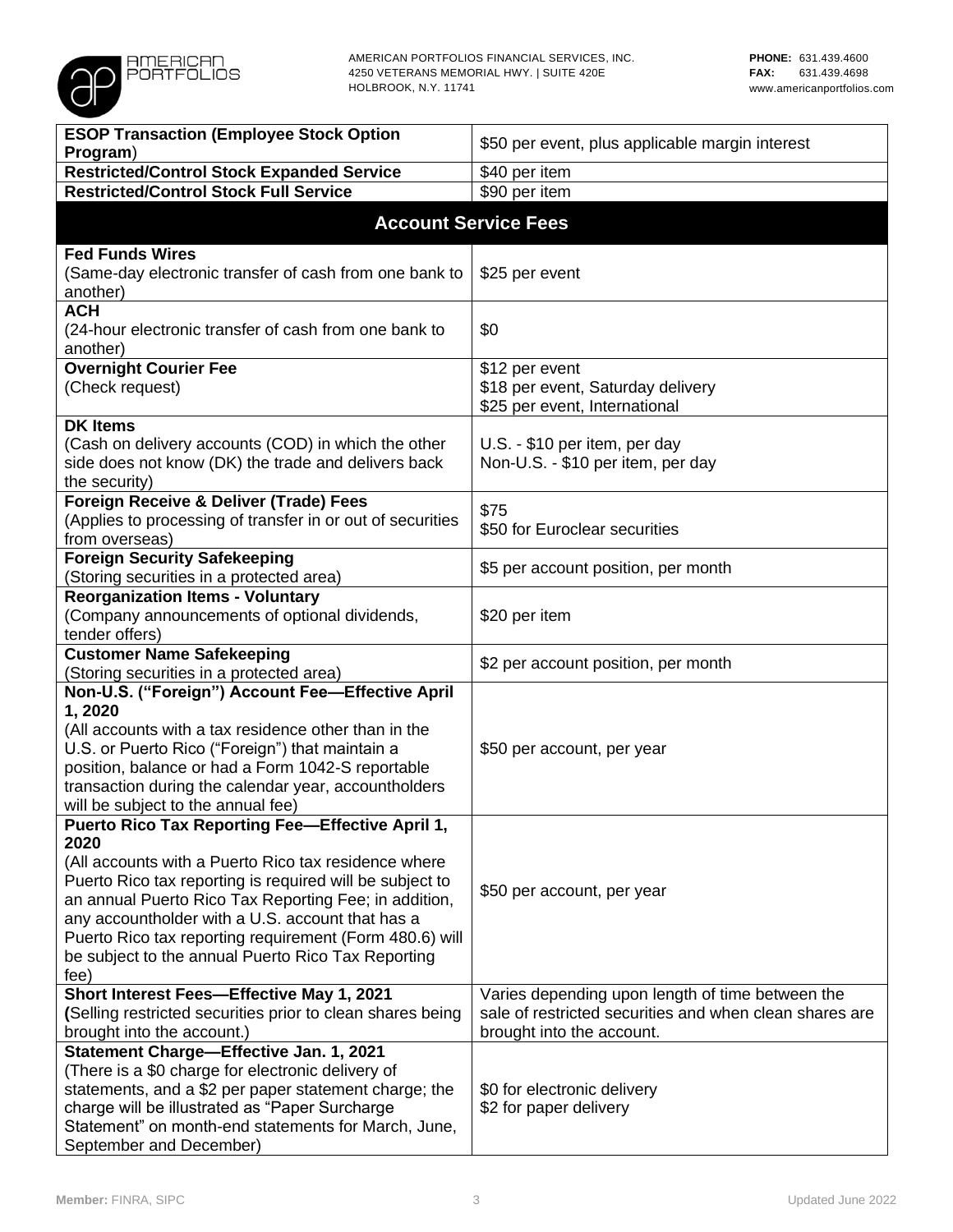

| Securities Registration, Custody, Transfer and Ship                                                                                                                                                                                                                                                          |                                                                             |  |  |
|--------------------------------------------------------------------------------------------------------------------------------------------------------------------------------------------------------------------------------------------------------------------------------------------------------------|-----------------------------------------------------------------------------|--|--|
| <b>Direct Registration at Transfer Agent</b><br>(Security to be held at the transfer agent on behalf of<br>the client)                                                                                                                                                                                       | \$10 per item                                                               |  |  |
| <b>Direct Registration at Pershing</b><br>(Security to be transferred from American Stock<br>Transfer, Computershare, Wells Fargo, and Registrar                                                                                                                                                             | \$15 from Computershare, Wells Fargo, and Registrar<br>and Transfer Company |  |  |
| and Transfer Company to Pershing when security is<br>held in book entry form)                                                                                                                                                                                                                                | \$20 from American Stock Transfer                                           |  |  |
| Certificate Cancellation Fee (Charge assessed by<br>transfer agents for the cancellation of physical<br>certificates and converting shares to book entry)                                                                                                                                                    | \$15 - \$80 per certificate assessed to APFS/Pershing<br>account            |  |  |
| <b>Depository Trust Company (DTC) Deposit and</b><br>Withdrawal (DWAC) at Custodian Charge<br>(Same-day receipt of securities to an APFS/Pershing<br>account from a transfer agent)                                                                                                                          | \$50 - \$125 per event assessed to APFS/Pershing<br>account                 |  |  |
| <b>Depository Trust Company (DTC) Deposit and</b><br>Withdrawal (DWAC)-Effective April 1, 2020<br>(Processing fee for DTC deposits and withdrawals)                                                                                                                                                          | \$5 per instruction message                                                 |  |  |
| <b>GNMA, Legal* and Restricted** Items</b><br>\$60 per item                                                                                                                                                                                                                                                  |                                                                             |  |  |
| <b>Transfer Agent Fees for Processing Physical</b>                                                                                                                                                                                                                                                           | \$15 per certificate for Computershare                                      |  |  |
| <b>Securities</b><br>(Applied to the transfer and cancellation of each<br>physical certificate; fees vary by agent)                                                                                                                                                                                          | \$25 - \$50 per certificate at Continental Stock                            |  |  |
|                                                                                                                                                                                                                                                                                                              | \$55 per certificate at American Stock Transfer***                          |  |  |
| <b>Retirement Outgoing Account Transfers</b>                                                                                                                                                                                                                                                                 | \$150 (termination fee), plus \$40 (maintenance fee) =<br>\$190             |  |  |
| <b>Outgoing Retail Account Transfers</b><br>(Transferring of client account to another<br>broker/dealer)                                                                                                                                                                                                     | \$150 per transfer                                                          |  |  |
| * Legal: Physical stock deposit into Pershing requires stock power and any other applicable documents, (e.g. death certificate,<br>corporate resolution, etc.)<br>** Restricted Item: Physical stock deposit into Pershing that has a legend attached to it<br>*** Other transfer agents have their own fees |                                                                             |  |  |
|                                                                                                                                                                                                                                                                                                              | <b>Cash Management-Corestone Accounts</b>                                   |  |  |
| <b>Silver Account*</b>                                                                                                                                                                                                                                                                                       | \$25 per year                                                               |  |  |
| <b>Silver Plus Account</b>                                                                                                                                                                                                                                                                                   | \$50 per year                                                               |  |  |
| <b>Gold Account</b>                                                                                                                                                                                                                                                                                          | \$100 per year                                                              |  |  |
| <b>Gold Corporate Account</b><br>\$150 per year                                                                                                                                                                                                                                                              |                                                                             |  |  |
| <b>Platinum Account</b>                                                                                                                                                                                                                                                                                      | \$150 per year                                                              |  |  |
| <b>Platinum Corporate Account</b>                                                                                                                                                                                                                                                                            | \$250 per year                                                              |  |  |
| <b>Checking Fees</b>                                                                                                                                                                                                                                                                                         |                                                                             |  |  |
| Stop payment for Silver, Silver Plus and Gold                                                                                                                                                                                                                                                                | \$25                                                                        |  |  |
| accounts                                                                                                                                                                                                                                                                                                     |                                                                             |  |  |
| Returned checks or ACH debits                                                                                                                                                                                                                                                                                | \$25                                                                        |  |  |
| Retrieve copy of paid check<br><b>Visa Fees</b>                                                                                                                                                                                                                                                              | \$2.50                                                                      |  |  |
|                                                                                                                                                                                                                                                                                                              |                                                                             |  |  |

Retrieve copy of paid Visa draft

ATM surcharge fee (charged by ATM) Varies<br>
Retrieve copy of paid Visa draft \$2.50

Foreign transaction fee (transactions performed 1% of the transaction<br>outside the U.S.)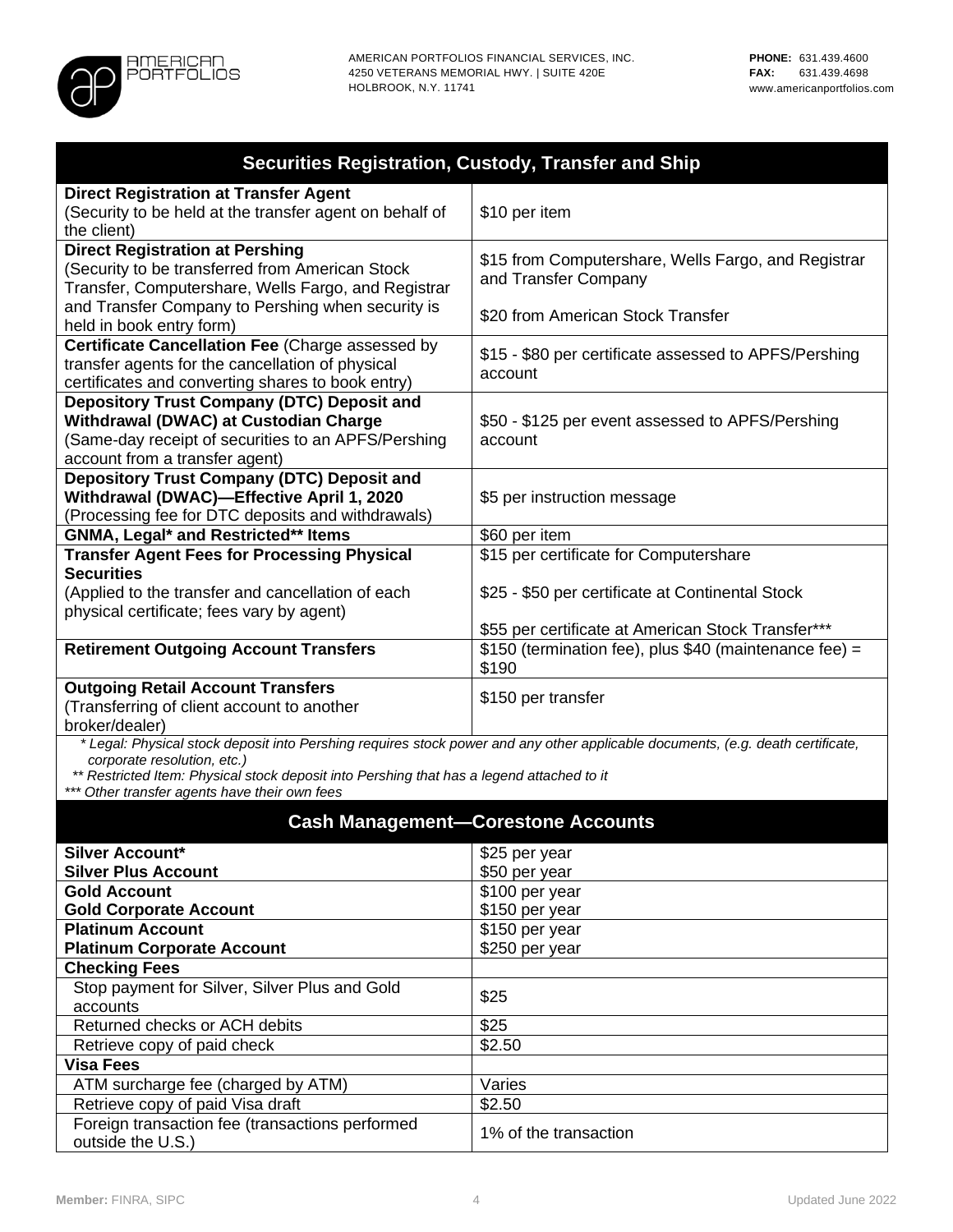

| Cash advance fee                                                                                                        | .25% of the transaction (\$2.50 minimum) |  |  |
|-------------------------------------------------------------------------------------------------------------------------|------------------------------------------|--|--|
| <b>Personal Checks</b>                                                                                                  |                                          |  |  |
| <b>Silver and Silver Plus accounts</b>                                                                                  | \$12.50                                  |  |  |
| Gold and Gold Corporate accounts                                                                                        | \$10                                     |  |  |
| Platinum and Platinum Corporate Accounts                                                                                | \$7.50                                   |  |  |
| <b>Carbon Copy Checks</b>                                                                                               |                                          |  |  |
| Initial order (checkbook cover, check register and 100<br>checks)                                                       | \$15                                     |  |  |
| Reorders (check register and 100 checks)                                                                                | \$25                                     |  |  |
| <b>Business Checks</b>                                                                                                  |                                          |  |  |
| Initial order (business binder and register, deposit<br>tickets and 252 checks)                                         | \$50                                     |  |  |
| Reorders (business register, deposit tickets and 252<br>checks)                                                         | \$40                                     |  |  |
| Reorder binder                                                                                                          | \$20                                     |  |  |
| * Silver fee waived for Corestone accounts that have \$25,000 or more in cash sweep balances (average month-end closing |                                          |  |  |
| balance                                                                                                                 |                                          |  |  |
| will be used)                                                                                                           |                                          |  |  |
| <b>Other Miscellaneous Fees Accommodated Upon Request</b>                                                               |                                          |  |  |

| Tax and Year-End Statements         | \$0                          |
|-------------------------------------|------------------------------|
| <b>Year-End Activity Report</b>     | ∣ \$3 per account, per year  |
| <b>Special Statement Production</b> | \$1 per statement, per month |